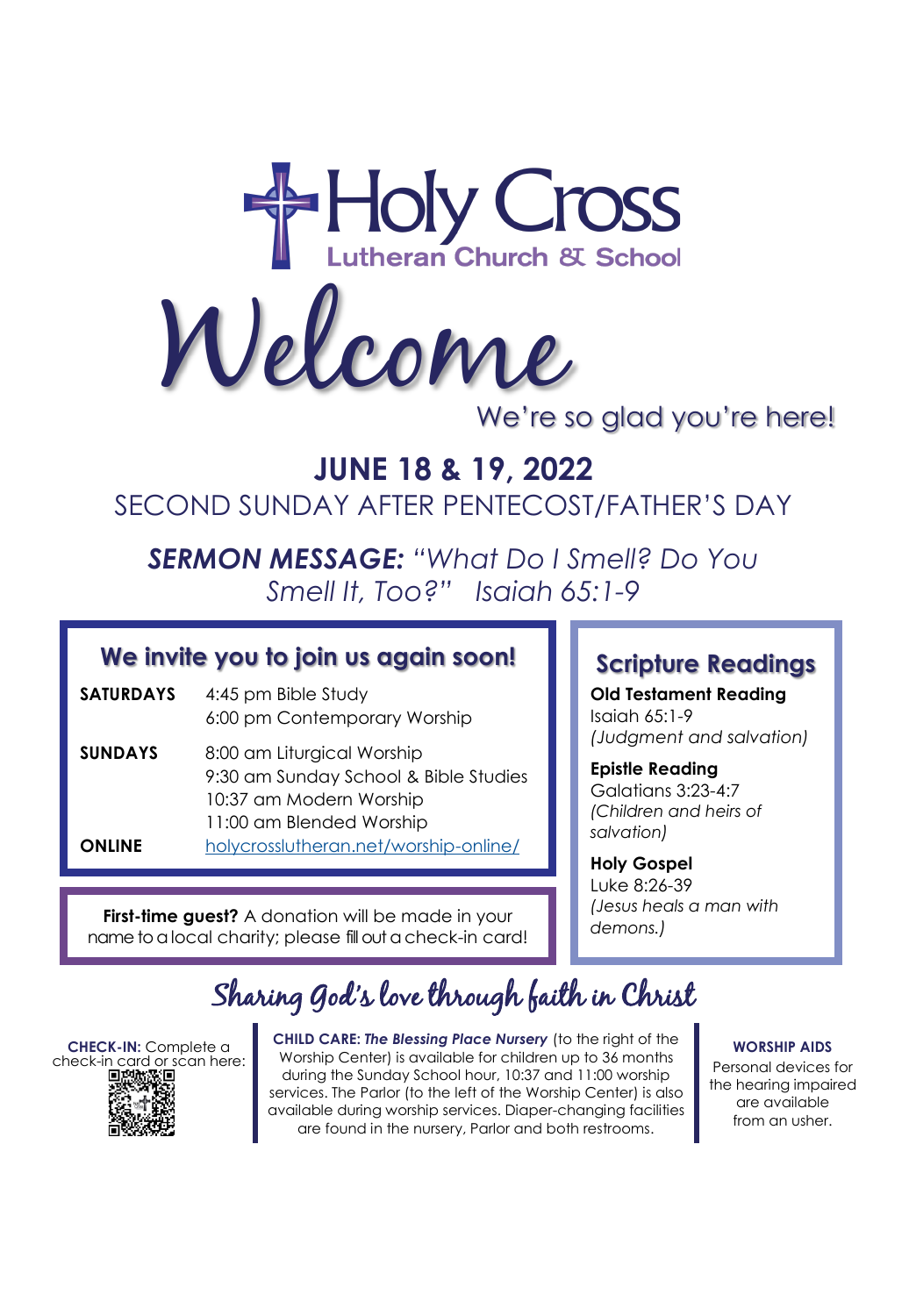**AS WE GATHER** In the written, Spirit-inspired Word of God, we have a record and affirmation of the greatest victories and the only Victor the world would ever need. As Jesus shows His power over demons in healing a possessed man, a battle is won. But a greater victory over the devil and destroying all we ever need fear would be fought and won as He laid His life down on the cross, fulfilled in the promised resurrection victory to follow. Scripture is our history but also our present and our future as it was written and continues to be proclaimed as we gather together and as we live each day with the assurance of Christ victorious over death, the grave, and all things.

#### **HOLY COMMUNION**

The Lord's Supper is celebrated in the joyful, confident confession that it is the true body and blood of our Lord Jesus Christ under the bread and wine, instituted by Christ Himself for us Christians to eat and to drink (Matt. 26:26-29). Personal examination, prior to participation, is encouraged by the Scriptures (1 Cor. 11:28), and might include these questions:

- Am I a sinner?
- Am I sorry for my sins?
- Do I believe Jesus gives me His body & blood together with the bread & wine for the forgiveness of sins?
- Do I intend by the Power of the Holy Spirit to amend my sinful life?

As members of the Lutheran Church— Missouri Synod (LCMS), we believe the Scriptures affirm that our participation in Holy Communion is an expression of our unity in faith. If you desire to participate and are not an LCMS member, please call the Church Office to speak to one of our pastors. You may also speak to a pastor or Elder before the worship service. If you are unable to speak to someone before the service, we invite you to come forward for a blessing. Please fold your arms across your chest as the pastor comes to you to indicate that you wish to receive a blessing.

*For more information, please see Matt. 5:23-24; 26:26-29; 1 Cor. 10:15-17; 11:17-34.* 

**Gluten-free wafers and non-alcoholic wine are available upon request.**

### Saturday 6:00 p.m. Order of Worship

**WELCOME AND ANNOUNCEMENTS OPENING SONGS OF PRAISE** "Alive & Breathing" "Raise A Hallelujah" **INVOCATION AND OPENING SENTENCES CONFESSION AND FORGIVENESS PRAYER OF THE DAY SCRIPTURE READINGS SERMON SONG** "All Creatures Of Our God And King" **MESSAGE FROM GOD'S WORD APOSTLES' CREED RECEIVING OUR TITHES AND OFFERINGS OFFERING SONG** "Lord I Need You" **PRAYERS LORD'S PRAYER WORDS OF INSTITUTION COMMUNION SONG** "Son Of Heaven" **BLESSING AFTER COMMUNION BENEDICTION CLOSING SONG** "Stand In Your Love"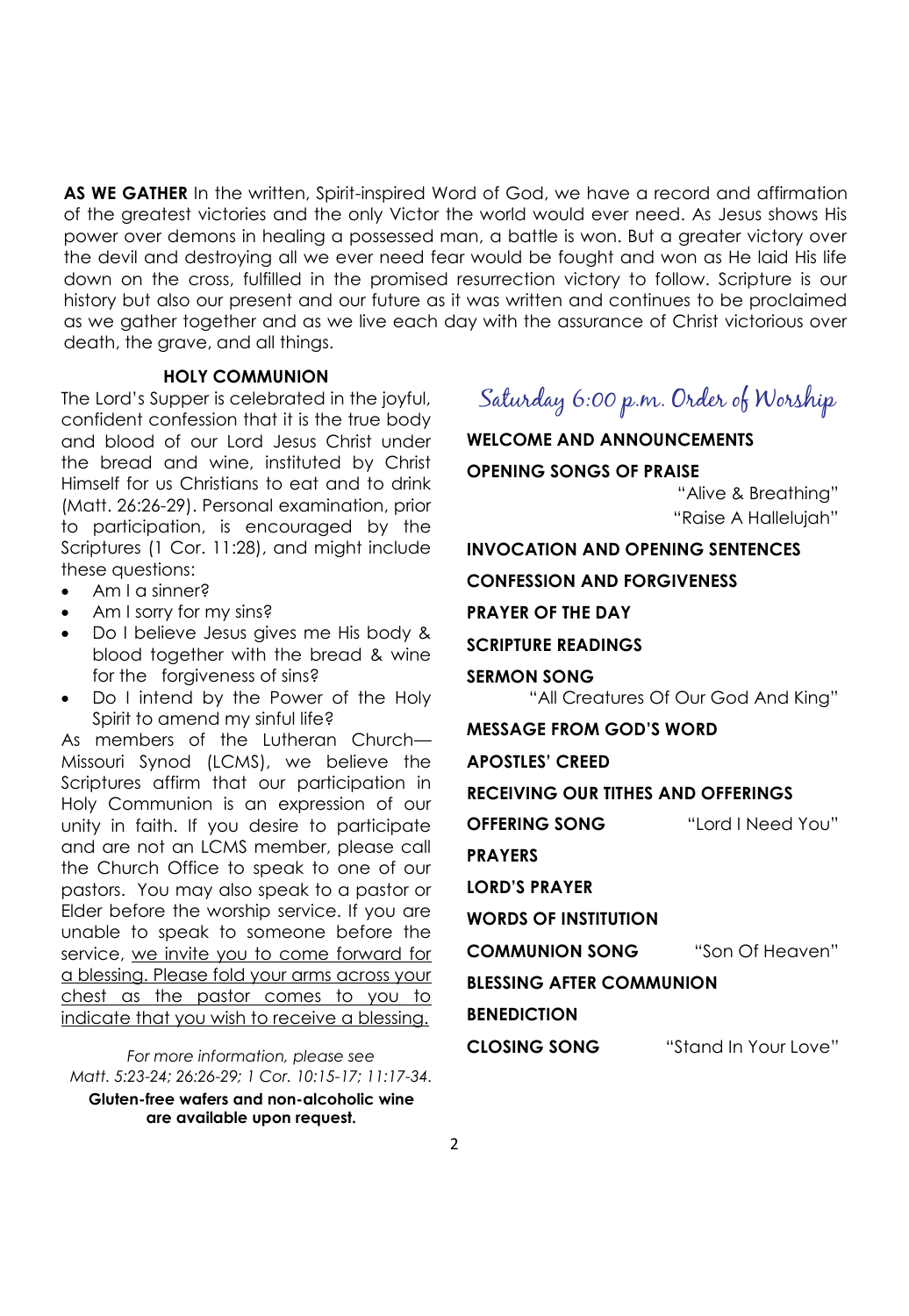### Sunday 8:00 a.m. Order of Worship

**PRELUDE** "Gospel Medley" — Arr. by W. Babcock/H. Voss

#### **WELCOME AND ANNOUNCEMENTS**

#### **OPENING HYMN:**

"Rise, Shine, You People" #825

#### **OLD TESTAMENT AND EPISTLE READINGS**

**ALLELUIA AND VERSE**................................ p. 156

#### **HOLY GOSPEL**

#### **HYMN OF THE DAY**

"Amazing Grace" #744

#### **SERMON**

#### **APOSTLES' CREED**

**OFFERTORY**.................................................p. 159

#### **RECEIVING OUR TITHES AND OFFERINGS**

*SPECIAL MUSIC: "Amazing Grace" — Arr. by W. Babcock/H. Voss*

#### **PRAYER OF THE CHURCH & LORD'S PRAYER**

#### **WORDS OF INSTITUTION**

#### **PAX DOMINI AND AGNUS DEI**................p. 163

#### **DISTRIBUTION HYMNS**

"God's Own Child, I Gladly Say It" #594 "Just as I Am, without One Plea" #570 "Your Hand, O Lord, in Days of Old" #846

#### **POST-COMMUNION BLESSING**

**THANK THE LORD**.......................................p. 164

#### **BENEDICTION**

**CLOSING HYMN**  "Praise to the Lord, the Almighty" #790

**POSTLUDE:** "Azmon" — Arr. T. Smith/D. Hustad 3

### Sunday 11:00 a.m. Order of Worship

**PRELUDE** "Gospel Medley" — Arr. by W. Babcock/H. Voss

#### **WELCOME AND ANNOUNCEMENTS**

#### **OPENING HYMN:**

"Rise, Shine, You People" #825

**BAPTISM OF HALEY RYAN HUEY**

**OPENING SENTENCES**

**CONFESSION AND ABSOLUTION**

**PRAYER OF THE DAY**

**SCRIPTURE READINGS**

**CHILDREN'S MESSAGE**

**HYMN OF THE DAY** "Amazing Grace" #744

#### **SERMON**

#### **RECEIVING OUR TITHES AND OFFERINGS**

*SPECIAL MUSIC: "Amazing Grace" — Arr. by W. Babcock/H. Voss*

#### **PRAYER OF THE CHURCH**

**LORD'S PRAYER**

**BENEDICTION**

#### **CLOSING HYMN**

"Praise to the Lord, the Almighty" #790

**POSTLUDE:** "Azmon" — Arr. T. Smith/D. Hustad

**ACKNOWLEDGMENTS:** The order of service for Saturday and 11:00 is from *Creative Worship for the Lutheran Parish* ©2021 Concordia Publishing House. Reprinted by permission. The liturgy for 8:00 is from *Lutheran Service Book* ©2006 Concordia Publishing House. Used by permission. License #10459.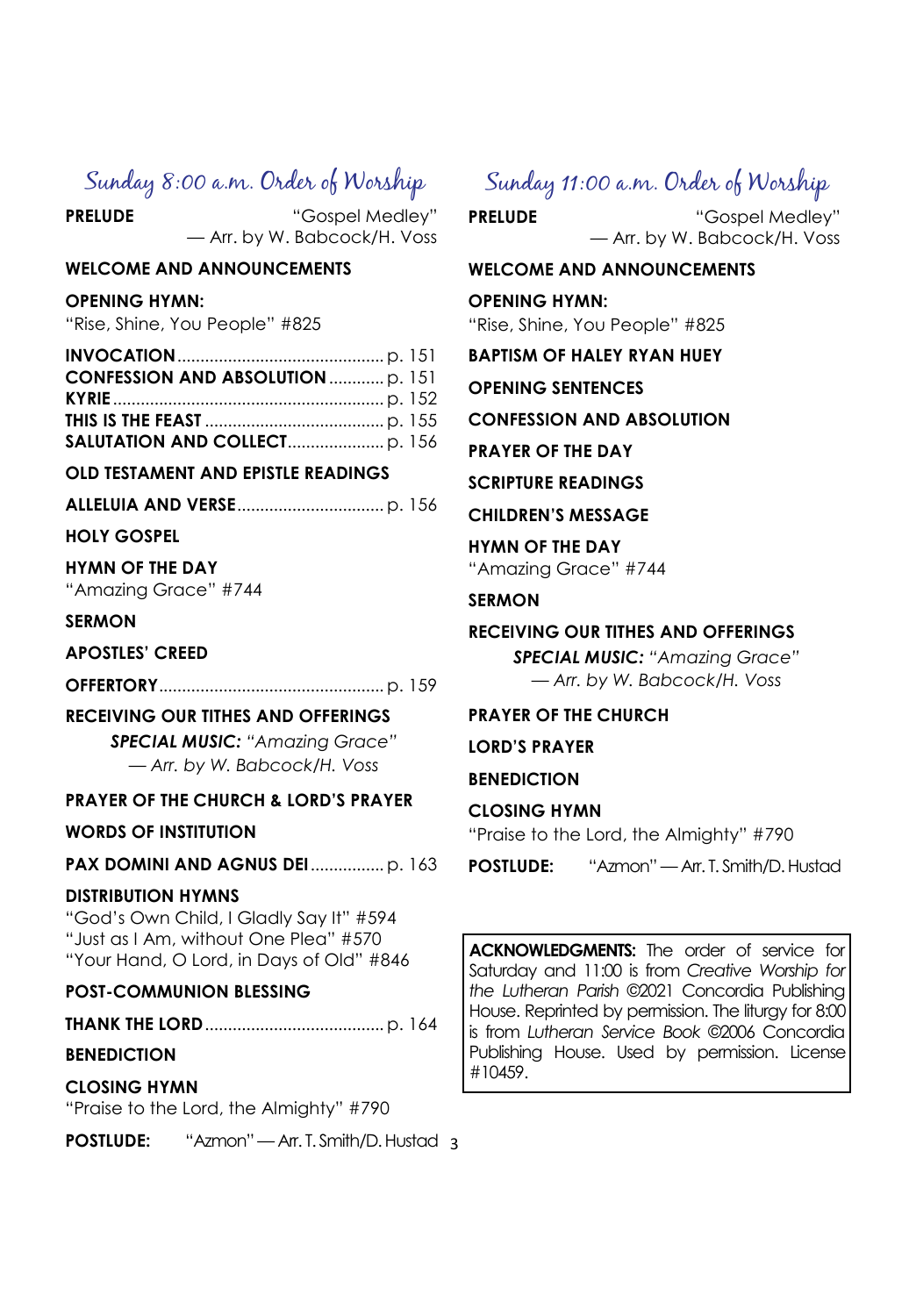# Worship Participants

| Saturday                                                 |
|----------------------------------------------------------|
|                                                          |
| Sunday                                                   |
|                                                          |
|                                                          |
|                                                          |
| Steven Segraves (11:00)                                  |
|                                                          |
| Austin Zimmerman and Karlie Lindebak (11:00)             |
|                                                          |
| Greg Harms, Ron Rathgeber                                |
|                                                          |
| Shannon Nickerson, Ella Schafer, and Nicole Amey (10:30) |

# Prayers and Joys

#### **HOSPITALIZED THIS PAST WEEK:**

#### **PARISH PRAYERS:**

—Please pray for **Sharon Kreger**, who is scheduled for surgery on June 21. —Please pray for **Jerry Stigge** as he recovers from outpatient surgery on June 16.

**WEDDING ANNIVERSARY** We rejoice with **Don and Dee Vesper** as they celebrate their 65th wedding anniversary on June 23.

**BAPTISM** We rejoice as Haley Ryan Huey is received into God's heavenly kingdom through the waters of Holy Baptism in the 11:00 service. Haley is the daughter of Ryan and Amanda Huey. Her sponsors are Megan Huey and Richard Swan.

**REMEMBER:** The Blessing Place will move to the Pre-3 classroom on June 26 (next weekend!).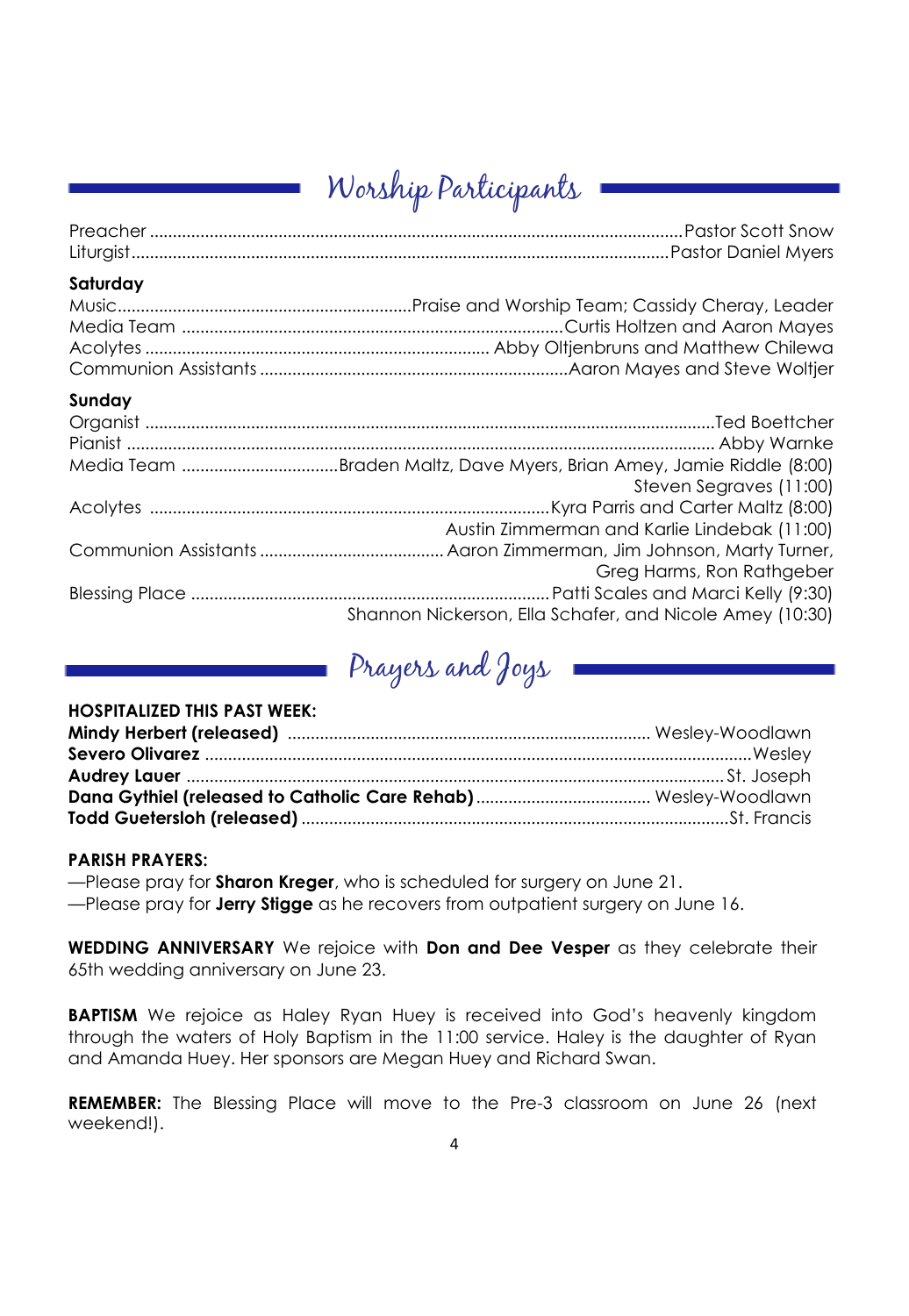# News & Events

**Saints Alive after 55 July 18-19** at the Spiritual Life Center (7100 E 45th, Bel Aire). Pastor Myers will be the Bible Study leader. Registration forms are available at the Welcome Center.

*\_\_\_\_\_\_\_\_\_\_\_\_\_\_\_\_\_\_\_\_\_\_\_\_\_\_\_\_\_\_\_\_\_\_\_\_\_\_\_\_*

 $\mathcal{L}^{\mathcal{L}}$ 

*\_\_\_\_\_\_\_\_\_\_\_\_\_\_\_\_\_\_\_\_\_\_\_\_\_\_\_\_\_\_\_\_\_\_\_\_\_\_\_\_*

*\_\_\_\_\_\_\_\_\_\_\_\_\_\_\_\_\_\_\_\_\_\_\_\_\_\_\_\_\_\_\_\_\_\_\_\_\_\_\_\_*

*\_\_\_\_\_\_\_\_\_\_\_\_\_\_\_\_\_\_\_\_\_\_\_\_\_\_\_\_\_\_\_\_\_\_\_\_\_\_\_\_*

**Alzheimer's Support Group** - beginning Thursday **July 21**. This group will be meet in the Parlor at 2:00 p.m. Questions, contact Connie Frager at 316-641-3687.

**SCAM:** If you should get an email from one of the Holy Cross pastors (or staff) asking for cash or gift cards, know that this is a scam and delete it. If the pastors are asking for any sort of financial assistance, they will do so through the weekly bulletin, newsletter and/or through the service announcements. *To verify "legitimate emails" compare them to the correct staff email addresses listed on the back page of this bulletin.*

**Seeking Custodial Help** A part-time, evening custodian position is available immediately. If you're interested, or know someone who is, contact Vicki through the Church Office (684-5201) or email [volivarez@hcwichita.net.](mailto:volivarez@hcwichita.net)

**Blessing Place** has immediate openings for adult volunteers on Sunday mornings. Contact Patti at [pmscales66@gmail.com.](mailto:pmscales66@gmail.com)

**BABY BOTTLES** can be returned to the bassinette in the entryway to the Worship Center.

**Attendance for June 11/12, 2022** Worship (90, 149, 189, 171, Online 46) 645 **Our Giving as of June 12, 2022**

Year-to-date offering budget \$2,255,273 Year-to-date offering receipts \$2,273,108 *Difference:* \$17,835

**Thank you** to all who are using the Church Library. Just a quick reminder to please return any books or videos when you are finished. They can be placed in the wire basket on the check out table. We would like to encourage all members to make use of our Church Library. There is a wide variety of books including devotional, inspirational, fiction, biography, theology, Bible commentary, and evangelism. There is also a section on Martin Luther. The Church Library also has videos that can be checked out as well as a section of books and videos for teens, young readers, and children.

**Lord's Diner** has given us the opportunity to work an additional night on the fourth Tuesday of the month. If you are interested in learning how you can work contact [Mariak430@gmail.com](mailto:Mariak430@gmail.com) or 316- 680-6750.

*\_\_\_\_\_\_\_\_\_\_\_\_\_\_\_\_\_\_\_\_\_\_\_\_\_\_\_\_\_\_\_\_\_\_\_\_\_\_\_\_*

*\_\_\_\_\_\_\_\_\_\_\_\_\_\_\_\_\_\_\_\_\_\_\_\_\_\_\_\_\_\_\_\_\_\_\_\_\_\_\_\_*

Summer Safari A VBS for youth going into 4th—8th grade July 25-28 (Tuesday—Thursday) 9 am to 4 pm Cost is \$20/youth (lunch provided) Register online on the youth page at [www.holycrosslutheran.net](http://www.holycrosslutheran.net/)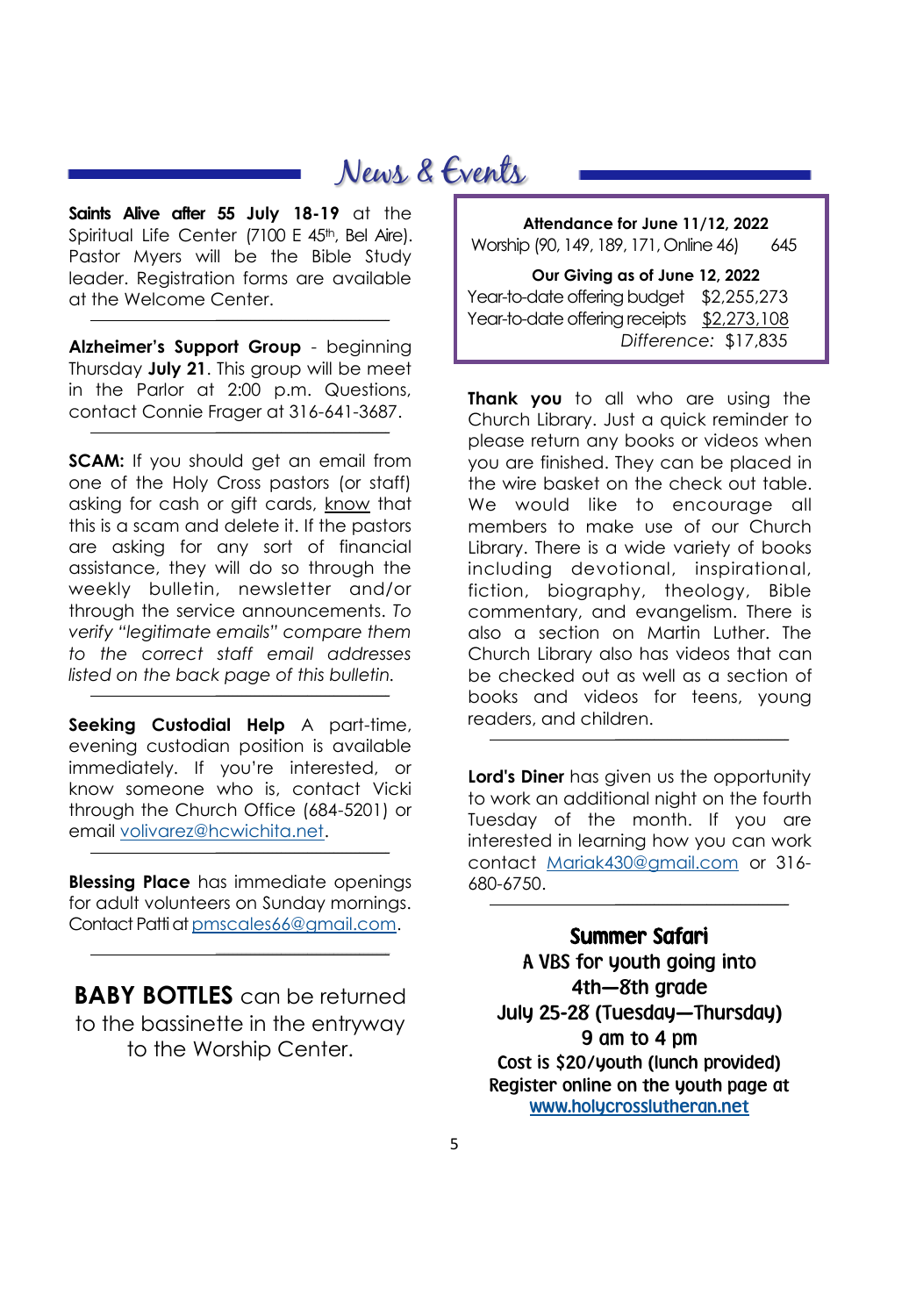

#### **COLLEGE MINISTRY**

**Sunday Morning Bible Class meets in the Parlor** with other young adults and college students who are currently studying 2 Timothy.

**Young Adult Basketball:** Join us this **Thursday, June 23** at 8:00 p.m.

#### **HIGH SCHOOL MINISTRIES**

**Sunday morning Bible Class** meets in the Lighthouse at 9:30 a.m. We are studying God's Call in our lives.

**Wednesday Bible Study:** Please join us in the Lighthouse from 7:00 to 8:30 p.m.

**Worship and Praise Night: this Sunday June 19** at 7:00 p.m.

**Summer Safari Volunteers:** Registration forms are available on the website.

**Fireworks Fundraiser: June 26-July 5**. Sign up to volunteer! Please see the table in the entrance to the Worship Center.

#### **MIDDLE SCHOOL MINISTRY**

**Sunday morning Bible Class** meets in the gym from 9:30-10:30 a.m. We are studying *Pictures of God* (He is like water, a gift, a comedian...), and how to be more like Him.

**Middle School Retreat: June 24-25** at Camp Hiawatha. Register online, \$35.

### **HOLY CROSS LUTHERAN SCHOOL**

#### We are enrolling Pre-K through 8th grade. Call the School Office at 684-4431 for more information.

Our new first grade class is in need of new or gently used books and stem toys. Stem toy examples are (but not limited to): Legos, k'nex, magnets, squigz, magna tiles, bristle blocks, kebab blocks, spiral art, and tinker toys. Books need to be easy readers such as: Step 1 or 2 (found on the front of some books) or guided reading levels A-J (found on the back of some books). If you are not sure, please donate these items and we will determine at what level they might be used. A collection basket can be found in the entryway to the Worship Center.

**Concordia Academy's** enrollment continues to increase and excitement is building toward opening day of school on August 22, 2022! If you would like to stay up-to-date, you can sign up for the monthly e-newsletter through the website, <ConcordiaAcademyWichita.org>, or peruse and like the Facebook page at www.facebook.com/ [concordiaacademywichita.](https://nam12.safelinks.protection.outlook.com/?url=http%3A%2F%2Fwww.facebook.com%2Fconcordiaacademywichita&data=05%7C01%7CLWagner%40hcwichita.net%7C0de5d7e17b694ff3273008da4313bb9a%7Ceadd45807d07468b8226d70a31c29e39%7C1%7C0%7C637896049273971648%7CUnknown%7CT)

#### **NEXT WEEK'S SCRIPTURES**

1 Kings 19:9b-21 Galatians 5:1, 13-25 Luke 9:51-62

### Student Ministries Fireworks Stand June 26—July 5

Sign up on the website.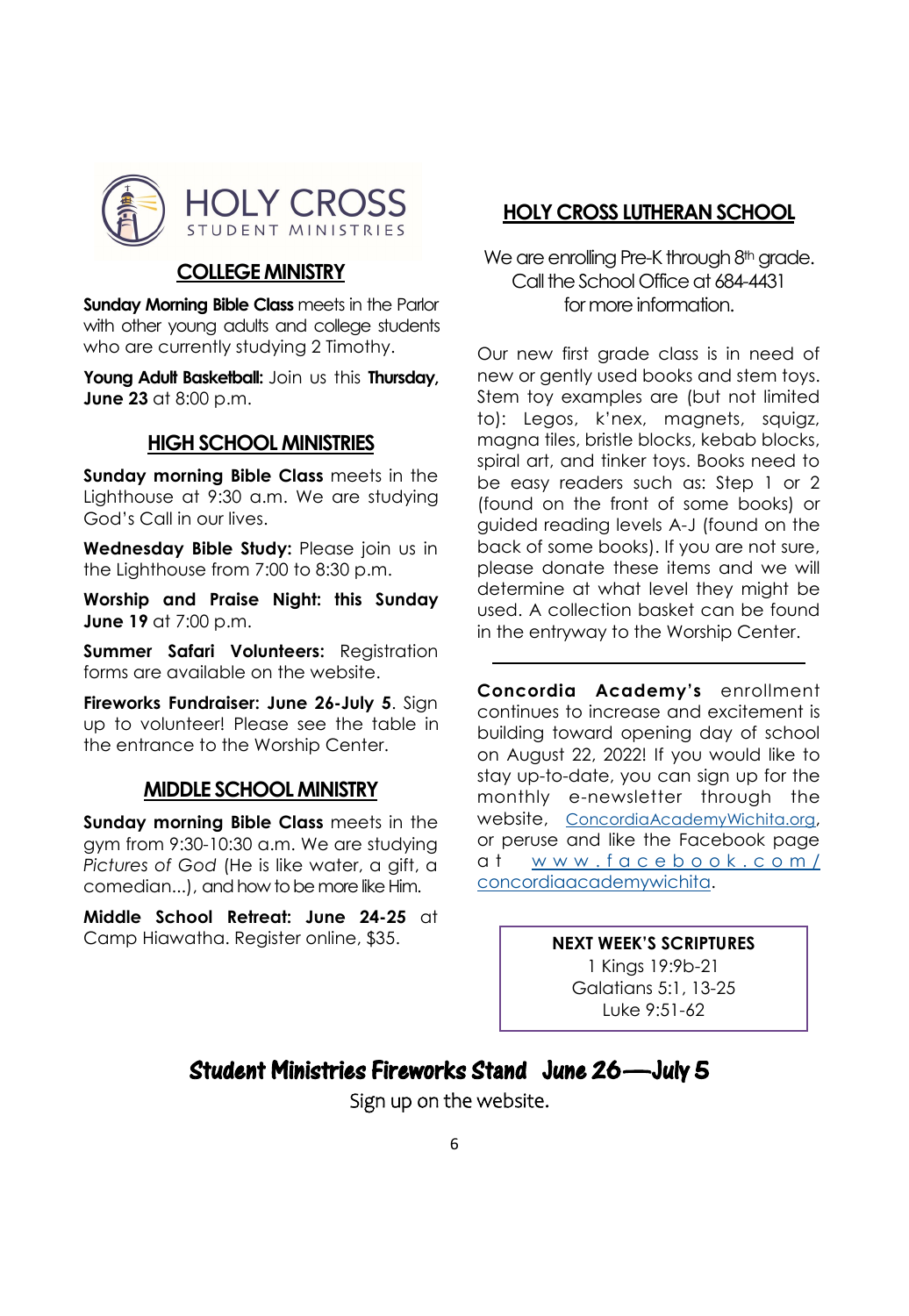# - Bible Studies —— ——————— Prayers

Are you in a **Bible Study?** We offer a number of opportunities both in-class and online. For more information, talk to a pastor or call the Church Office (684-5201).

**Majoring in the Minors with Pastor Myers**  Saturday at 4:45 p.m. in the Parlor & Sundays at 9:30 a.m. in the Concordia Room.

**Hebrews led by Pastor Snow** at 9:30 a.m. in the Worship Center.

**HC 102—Discovering Our Faith led by Pastor Bohlmann** at 9:30 a.m. in the Church Library.

**Women's Bible Study, "Love Rules: A study of the Ten Commandments" with Kris Osler** at  $9:30$  a.m. in the Church Office Conference Room.

**John, Part 2: "The Ministry of Christ" with Dr. Lionel Alford** in the 8th Grade Classroom at 9:30 a.m.

**Raising Christ-Centered Children. Led by Brett & Megan Klepacki** in the Music Room at 9:45 a.m.

**Book of Acts with Carl Nelson** in the Art Room at  $9:30 \text{ a m}$ 

**Young Adult Bible Study with Aaron Zimmerman** in the Parlor at 9:30 a.m.

**High School Youth Bible Study** at 9:30 a.m. in the Lighthouse.

*\_\_\_\_\_\_\_\_\_\_\_\_\_\_\_\_\_\_\_\_\_\_\_\_\_\_\_\_\_\_\_\_\_\_\_\_\_\_\_\_*

**DAILY DEVOTIONS -** Go to [www.lhm.org](http://www.lhm.org) to sign up for a devotion to be emailed to you daily by Lutheran Hour Ministries. For LWML devotions, go to [www.lwml.org/](http://www.lwml.org/mustard-seed-devotions) [mustard-seed-devotions.](http://www.lwml.org/mustard-seed-devotions)

**DAILY BIBLE READING -** We are reading from Ezekiel in June. If you have questions, please contact Pastor Myers (619-1532).

- For the families in Uvalde, Texas; Tulsa, Oklahoma; and Ukraine.
- For the citizens of Kansas to understand the importance of the **Value Them Both**  campaign. That the voters will be the voice for the unborn on **August 2.**
- **Our troops:** Devon Alford, Joshua Black, Steve Castagnola, Audrey Darden, Marshall Darden, Adam Edwards, Joshua Gerstenberger, Joanna Hannum, Megan Harris, Lizzy Johnson, Nathan Mavia, Peace Mwamunyange, David Nordman, Courtney Schnell, Joe Schubert, Andrew Shepherd, Jordan Solomon, Jesse Wallace, Joshua Weidner.

#### **HELPLINES**

#### **A Better Choice**

(Wichita-based pregnancy crisis center) 685-5757

**Alcohol and Drug Abuse Helpline** 1-866-645-8216

#### **MentalHelp.net** 1-866-308-2048

**National Suicide Prevention Lifeline** 1-800-273-TALK (8255)

#### **Kansas Protection Report Center**

(If you suspect a child is being abused or neglected) 1-800-922-5330

#### **National Human Trafficking Resource Center**

(If you or someone you know is being forced to engage in activity and cannot leave - whether it is commercial, sex, housework, farm work or any other activity.) 1-888-373-7888